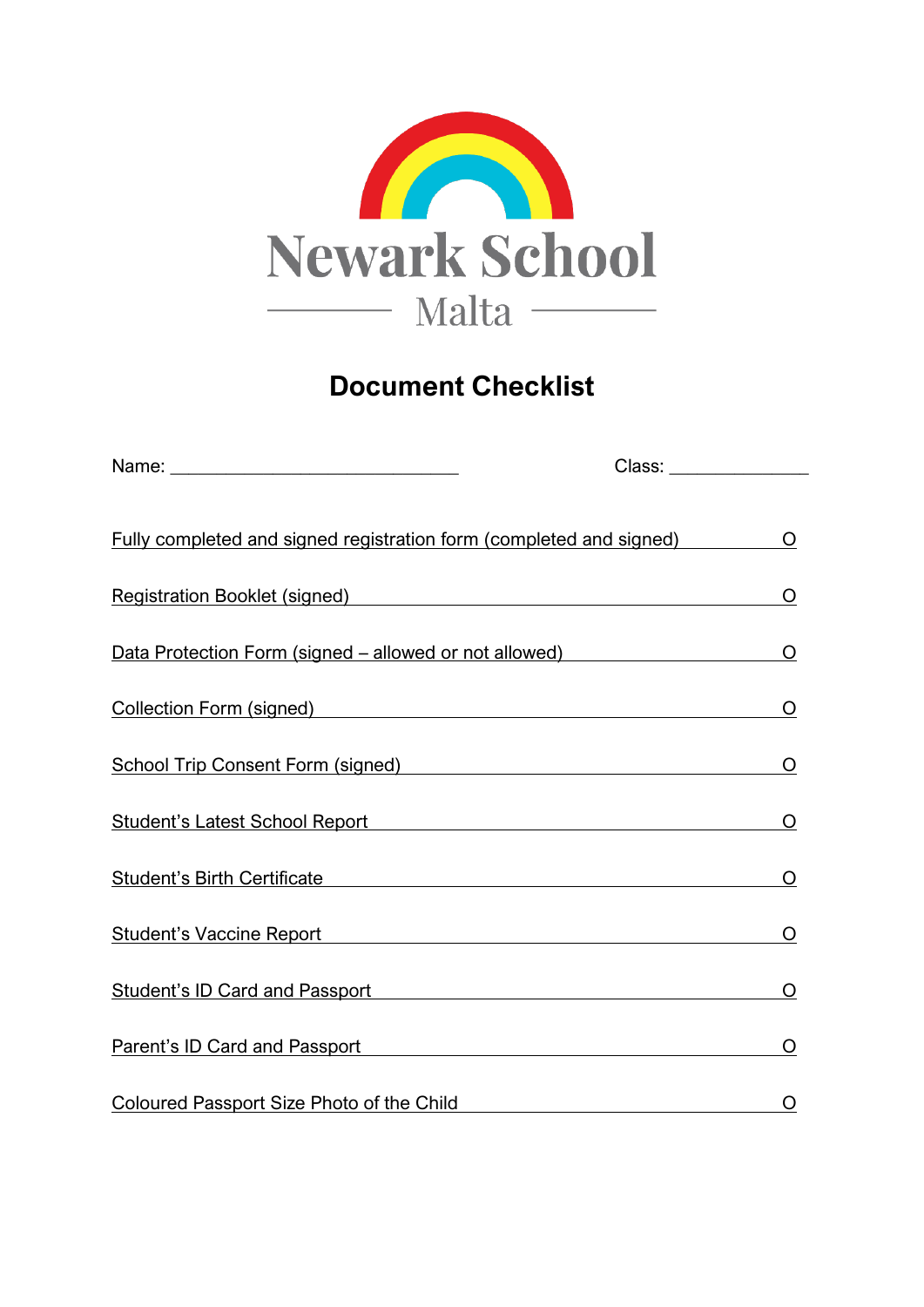

### **Registration Booklet**

Parents should contact the administration office at Newark School Malta, to enquire about registering their children at Newark School Malta.

#### **Contact details**

- Email: [info@newarkschoolmalta.com](mailto:info@newarkschoolmalta.com)
- Website: [www.newarkschoolmalta.com](http://www.newarkschoolmalta.com/)
- Telephone numbers **00356 21324167**/ 00356 21227371
- Address: Newark School Malta

IELS Building,

Parisio Street,

Sliema.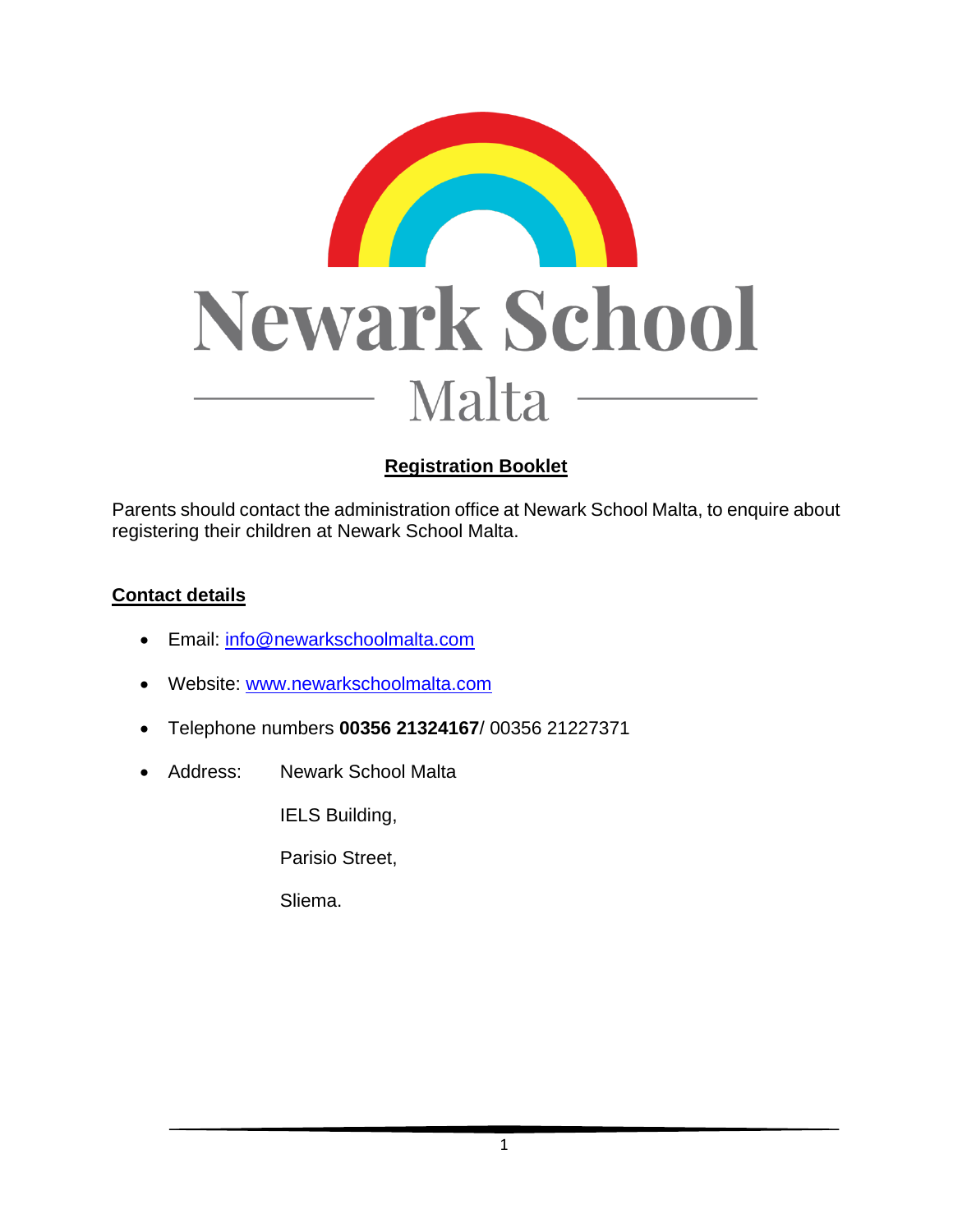Dear Parents,

Thank you for considering Newark School Malta for your child.

#### **About us**

We are an international, English-speaking school with more than 43 different nationalities. We take pride in the multicultural environment we host for our students.

We are a fast-growing school however our classes are made up of small groups as to be able to focus on the individual needs of each and every student.

We follow a national curriculum framework in our school and our syllabus and classes revolve around the level and ability of our students.

We want our students to enjoy attending school as it is part of their everyday life and children learn more when they enjoy what they do.

#### **Our Day at School**

School starts at 7:45 am and finishes at 1:50 pm (latest) with a break at around 10.30 am. The break time is dependent on the class since we adopt a staggered break approach at the school for health and safety considerations.

The day in the classroom is divided into eight periods of 35 - 40 minutes each and students study a variety of subjects including Math, English, Maltese, Computer, Expressive Arts, Sciences, Personal and Social Development, Physical Education, Social Studies, Music and Information and Communication Technology.

Children in Year 1 – Year 3 (early years) have the following subjects on a weekly basis: Maths, English, Maltese, Science, Social Studies, Physical Education, Expressive Arts, Music, ICT, Ethics and PSCD.

Children in Year 4 – Year 6 (lower middle school) have the following subjects on a weekly basis:

Maths, English, Maltese, Science, Social Studies, Physical Education, Expressive Arts, ICT, Ethics and PSCD.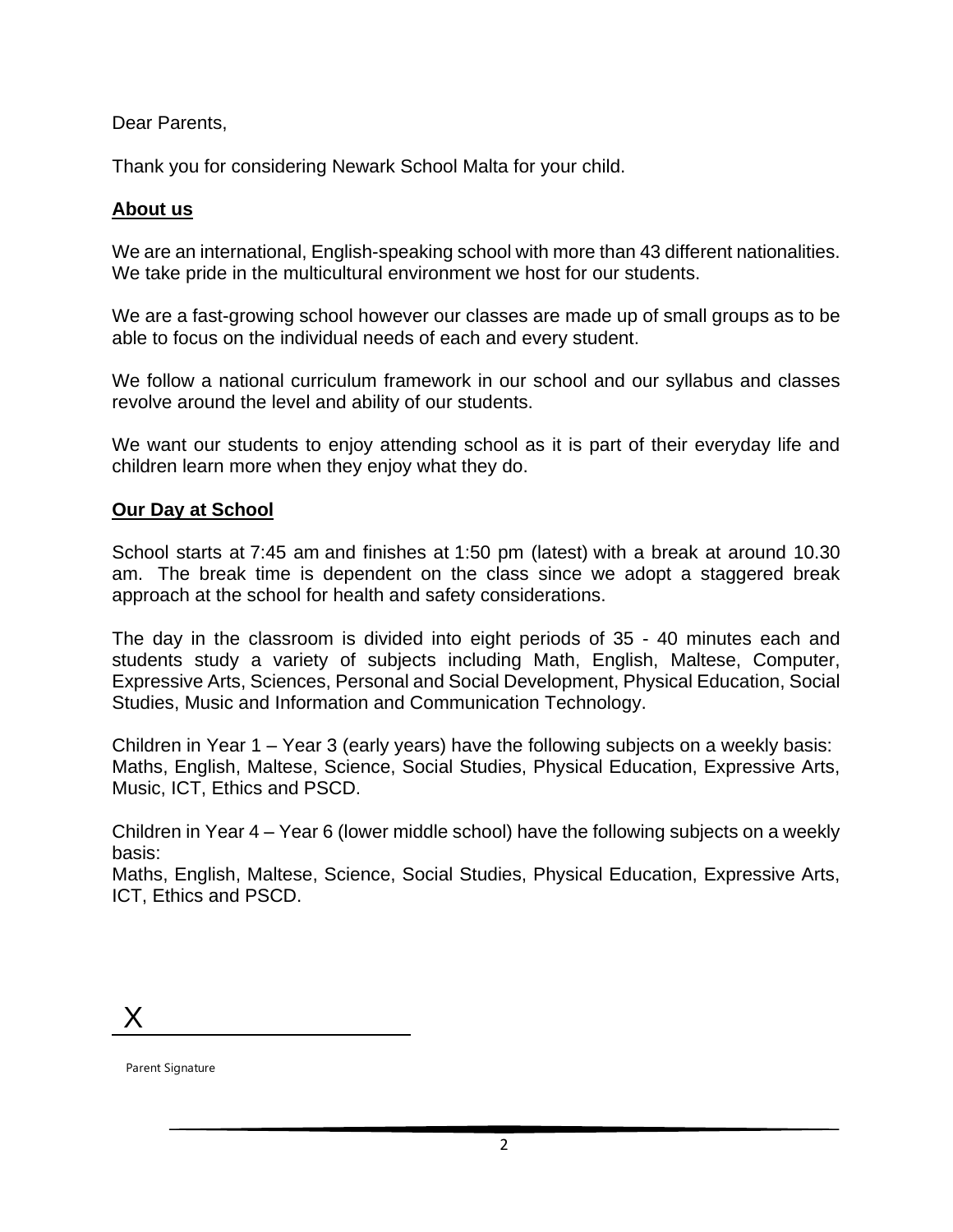Children in Year 7 – Year 8 (upper middle school) have the following subjects on a weekly basis:

Maths, English, English Literature, Maltese, French, Italian, Science, Social Studies, Physical Education, Expressive Arts, ICT, Ethics and PSCD.

Children in Year 9 – Year 11 (senior school) have the following subjects on a weekly basis:

Maths, English, English Literature, Maltese, French OR Italian, Physics, Chemistry AND Biology OR Accounts AND Economics, Social Studies, Physical Education, Expressive Arts, ICT, Ethics and PSCD.

Newark School Malta understands that non-native English speakers will benefit form enrolling for our one year English programme before joining main stream schooling. Newark School Malta in collaboration with School of English Malta has created an intensive English programme to assist these learners whilst also following subjects such as Maths, Science (hands on), Physical Education and ICT. Students who enroll for this programme will be students of School of English Malta and will still be expected to follow the rules and regulations of Newark School Malta. The programme is delivered from our existing premises to ensure full access to our facilities. The fees for the English programme depend on the class which the child should have joined.

#### **Documentation Required for Registration**

- 1. Signed Registration Booklet
- 2. Fully Completed and Signed Booking Form
- 3. Student's Latest School Report
- 4. Student's Birth Certificate
- 5. Student's Vaccine Report
- 6. Photocopy of Student's ID Card or Passport
- 7. Photocopy of Parents' ID Cards or Passports
- 8. Coloured Passport Size Photo of the Child (recent)

## X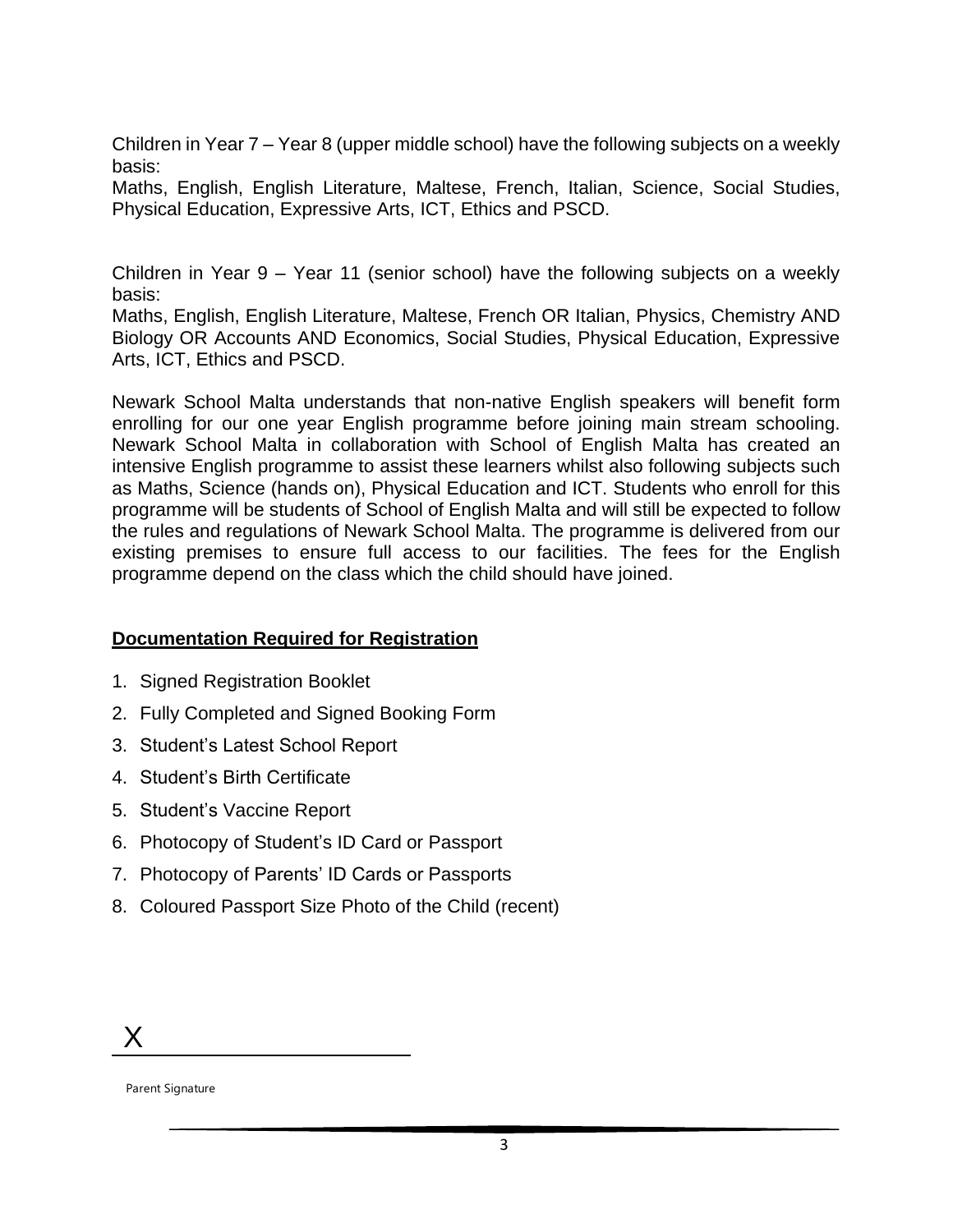#### **Fees and additional costs**

The documentation above is to be handed in to the School Administration Office together with payment of the agreed enrolment fees, the deposit term fees and the registration form. Enrolment fees may be paid in cash, by bank transfer, by card or by cheque payment or via Revolut.

All new children to the school are required to pay a registration fee and one term of tuition fees to secure a place in class. **The registration fee is only paid once for new entrants upon registration**. The one term of tuition fee is allocated against the third term fees of the first scholastic year.

#### **All school fees are strictly non-refundable if the child is withdrawn from Newark for any reason whatsoever.**

Uniforms are supplied by the school at an extra cost and all books are to be purchased from an authorized distributor of the schools choice and are sold at the recommended retail price as stipulated by our supplier.

Children that progress from one year to another will need to pay for books and resources on a yearly basis. These prices of these packs will be confirmed once a list is finalized.

Tuition fees are paid each term (every three months) prior to the start of each term. We have three terms from September to December, January to March and April to June.

| <b>Class</b>   | <b>Registration fee paid</b><br>when registering a | <b>Tuition Fees (every 3 months)</b> |            |           |
|----------------|----------------------------------------------------|--------------------------------------|------------|-----------|
|                | student (only once)                                | 1 <sup>st</sup> Term                 | $2nd$ Term | 3rd Term  |
| Year 1 & 2     | 1250 euro                                          | 1050 euro                            | 1050 euro  | 1050 euro |
| Year 3         | 1250 euro                                          | 1100 euro                            | 1100 euro  | 1100 euro |
| Year 4 & 5 & 6 | 1250 euro                                          | 1150 euro                            | 1150 euro  | 1150 euro |
| Year 7 & 8     | 1550 euro                                          | 1200 euro                            | 1200 euro  | 1200 euro |
| Year 9 & 10    | 1550 euro                                          | 1300 euro                            | 1300 euro  | 1300 euro |
| Year 11        | 1550 euro                                          | 1400 euro                            | 1400 euro  | 1400 euro |

X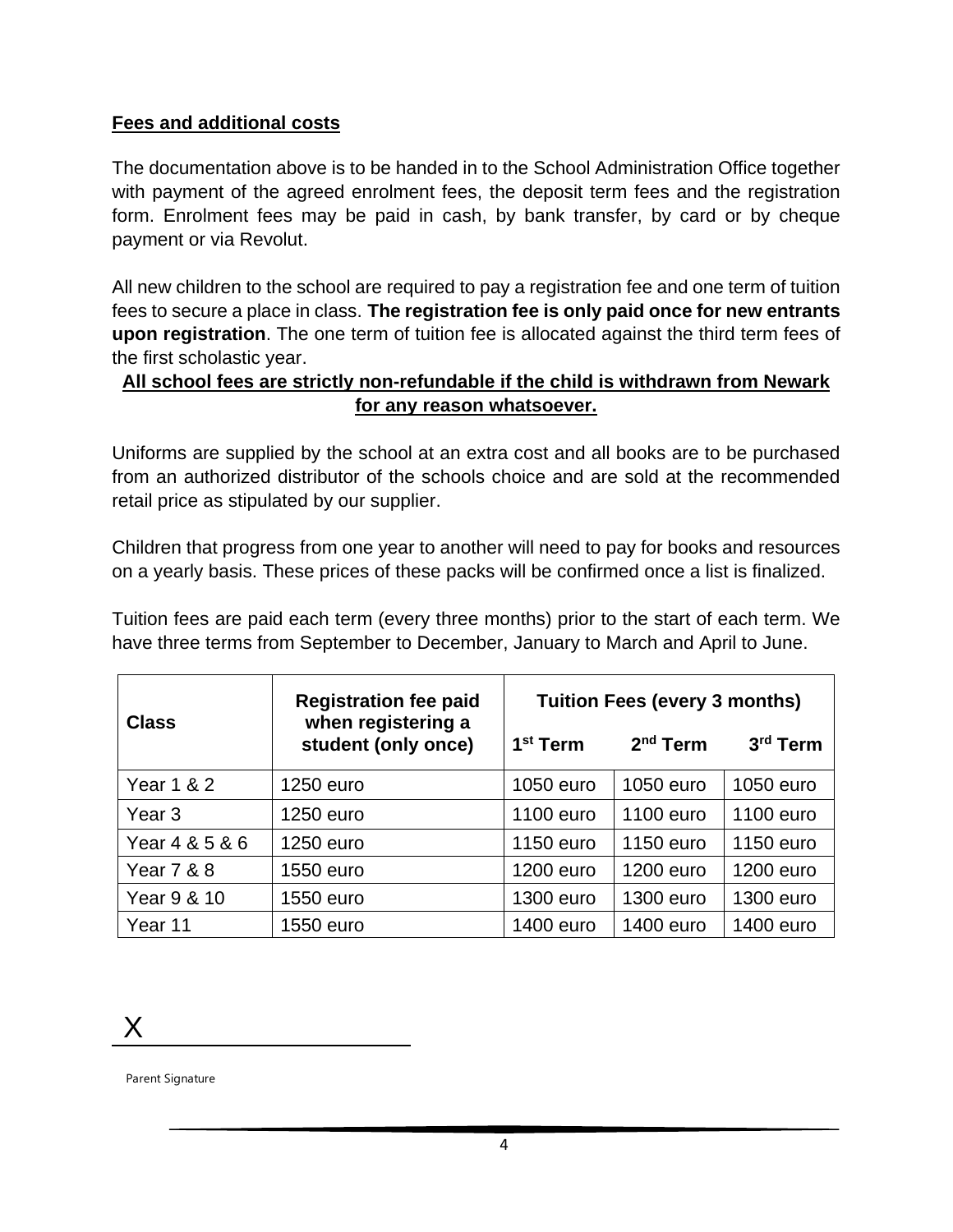Following the registration of the child the school may request an assessment to determine the appropriate level. An assessment is carried out for all children enrolled from Year 4 onwards.

Fees are set in Euros and although the school accepts payments in other currencies at the prevailing exchange rate determined by the school, it takes no responsibility for bank changes or losses incurred due to fluctuations in exchange rates.

School tuition fees are invoiced three times a year. The fees must be paid prior to the commencement of each invoice period as stipulated in the communication from the school.

Tuition fees are due prior to the teaching period to which they relate and the school reserves the right to charge interest on arrears and consider limiting the access of pupils in respect of which fees remain unpaid.

Interest at the maximum rate allowed by law will be charged for students having overdue accounts. Parents with overdue fees will be informed at least one week before the end of the first month of each term, In the event that fees remain unpaid one month after school starts, the student in question will be suspended pending resolution of the matter.

School records and report cards will not be issued for students having overdue accounts.

To guarantee a place for subsequent years, an advanced payment of the 3<sup>rd</sup> term fee of the following year is to be settled by the last business day of March of each year. **Kindly note that this advanced payment is strictly non-refundable.**

In the event that the child does not attend the scholastic year which he/she is booked for an administration charge of eur500 applies to rebook the child to another scholastic year.

Tuition fees will not be refunded for any reason for students who leave the school prior to the end of a term. A cancellation notice must be served by the parents in writing, and this is subsequently sent to the Ministry for Education. Parents or guardians will be invoiced for the subsequent term if one term notice is not provided.

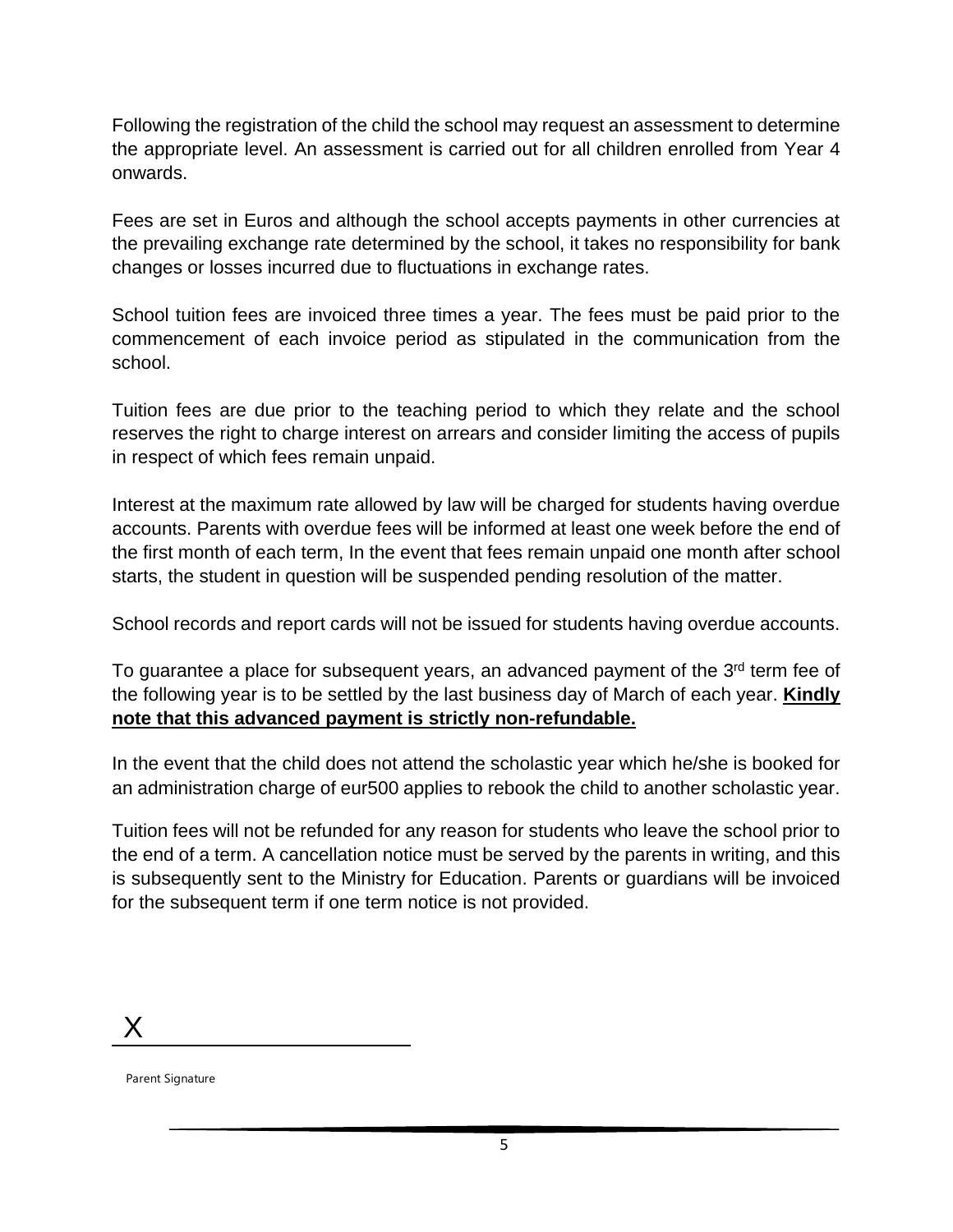Fees relating the children expelled from school due to breaches of the school behavior policy will not be refunded.

#### **VISA** *(if applicable)*

Applicants who require full assistance with VISA applications can opt for our service against a fee of eur300 per student.

Applicants who require partial assistance (submission of documents) with VISA applications can opt for our service against a fee of eur50 per student.

In the event that a student requires a VISA to attend school in Malta, Newark School will supply the said student with all the required paperwork. This can only be done upon receipt of the registration fee and full year of tuition fees. The central visa unit specifically requests that students coming to Malta on a visa settle the full year of school fees.

In the event that the VISA is refused the student must submit back to the school the original paperwork together with a copy of the refusal letter. Upon receipt of such, the school will process a refund of up to 80% of the fees paid back to the student. If a student is granted a visa however the subsequent extension(s) are refused Newark School has no obligation to refund the fees paid back to the student.

Children are selected for the vacant places at Newark School Malta based on the following factors:

- First preference will be given to children enrolled for a minimum of one full scholastic year.
- Assessment of English language skills and preference will be given to those who score at least 50% in the assessment.

The admissions process will continue until all the places are filled. Parents will be informed when all vacant places are filled, and the application is on a waiting list.

X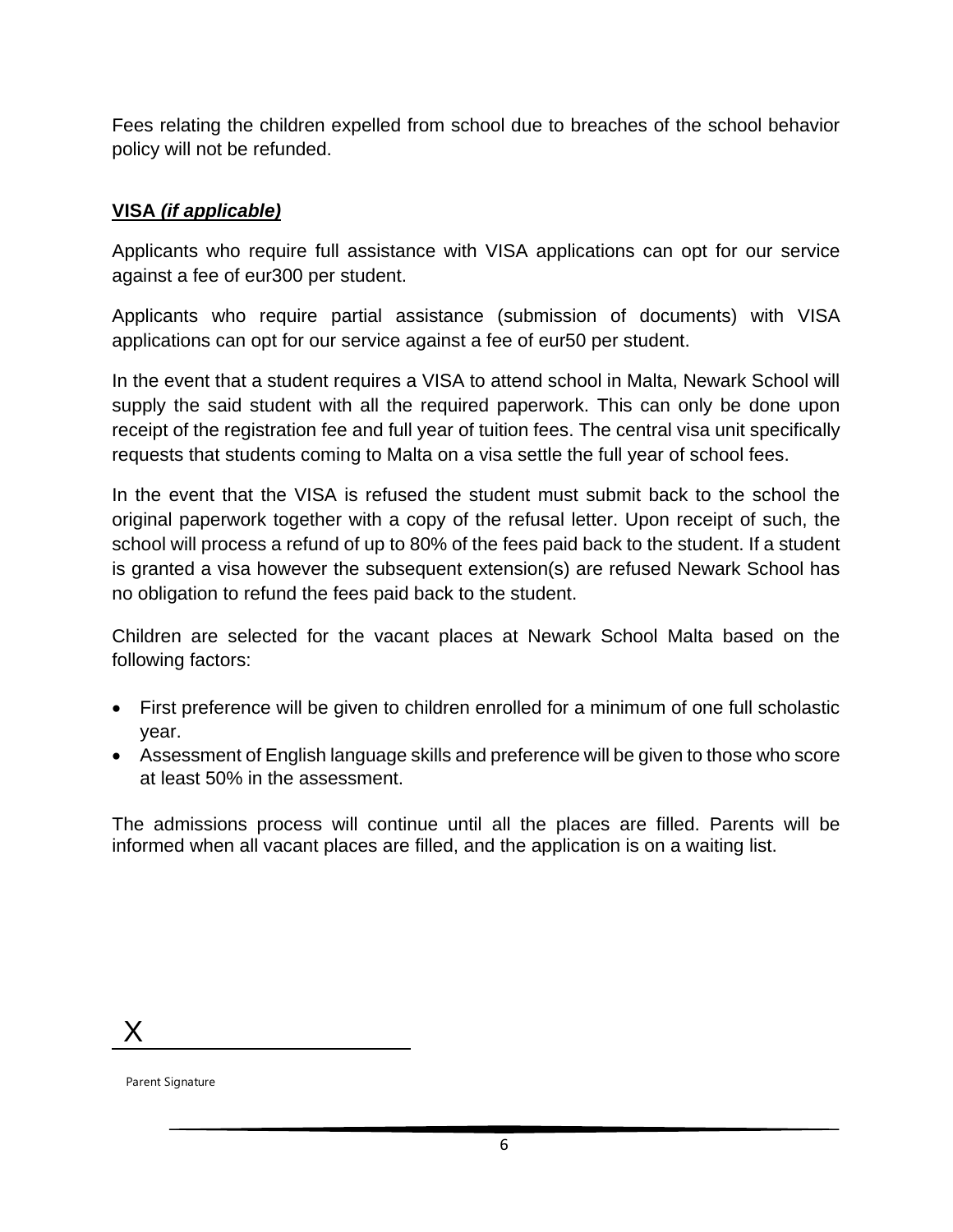Appeals should be presented in writing once the admission process has been completed which is expected to be during the summer term. Appeals shall be considered only when made on the grounds that the School's published Rules of Admission had not been properly and fairly applied. Appeals shall not be considered which are made only against the Head-teacher's professional judgement whether or not to admit a child. The appeal must indicate how, in considering the applicant, the School has breached the Rules of Admission. Where the claim that the School's published procedure has not been properly and fairly applied is upheld, the application will be considered afresh following the procedure in its entirety so far as the changed circumstances permit.

#### **Uniforms**

Girls: Pinafore dress, winter and summer shirts, cardigan, P.E kit (summer and winter), socks, tights and shoes, school bag, outing bag.

Boys: Shirt (winter and summer), Trousers, Bermuda, Cardigan, P.E kit (summer and winter), socks and shoes, school bag, outing bag.

#### **No other garments are allowed to be worn to school.**

#### **Hair bands or accesories should be blue or black.**

#### **Please note:**

You may choose to pay in cash, by card, by cheque, by bank transfer or via Revolut.

The fee is not refundable in whole or in part if the child does not continue to attend the school for any reason.

The following are details in case you wish to make a bank transfer

| Newark School Malta Ltd         |
|---------------------------------|
| 40024454498                     |
| <b>Bank of Valletta</b>         |
| VAI I MTMT                      |
| MT91VALL22013000000040024454498 |
|                                 |

X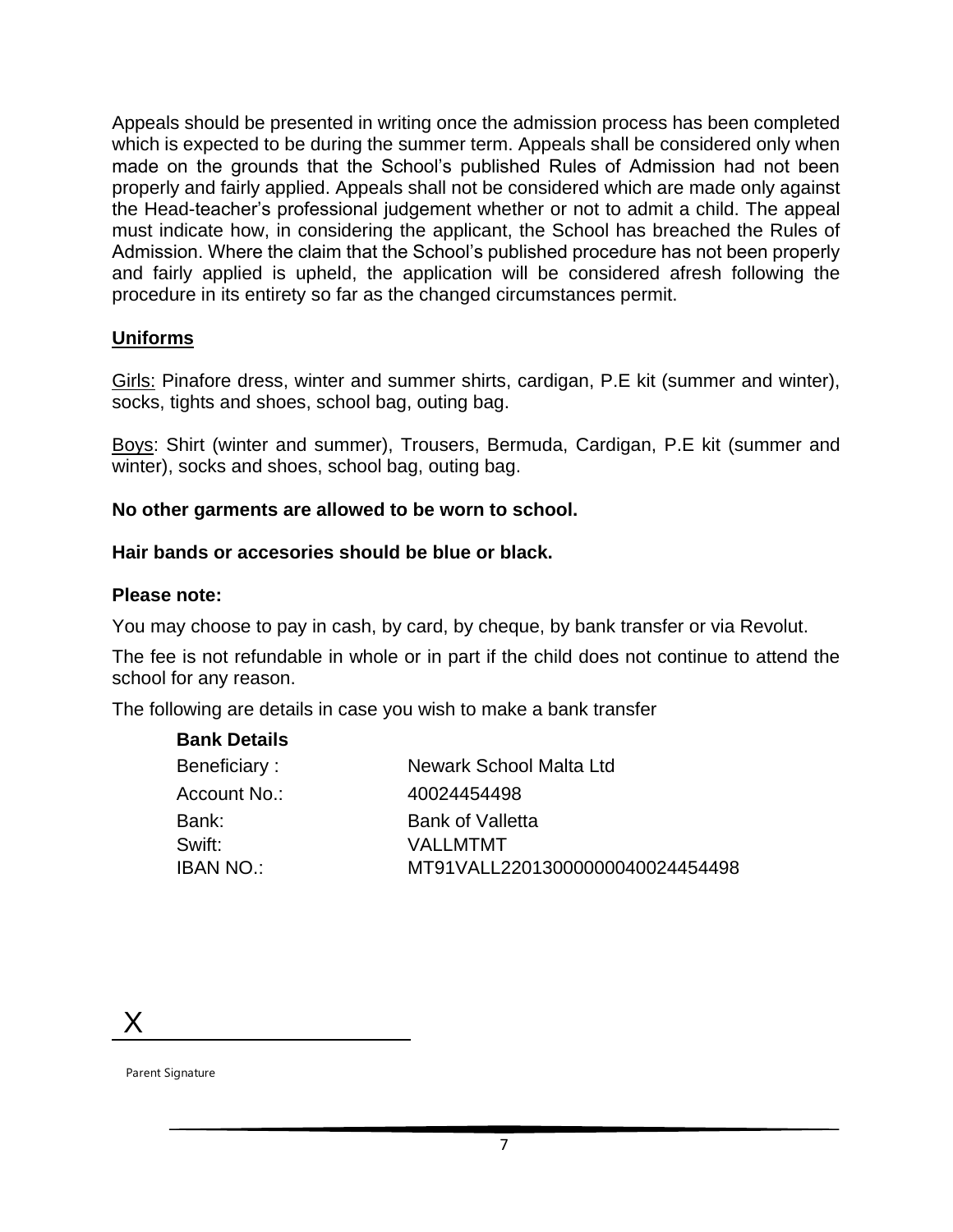Kindly insert a reference and the name of the student when affecting the payment.

The fee covers the schooling of the child between the hours of 7.45 hrs and 13.50 hrs.

The after school programme has its own fee and will depend on what is being offered but normally the parents can choose between activities such as Art and craft, Music, English, Yoga, Sports, Creative works, Maths etc.

In addition to the after school programme our school runs a home work club between the hours of 13.50 at 16.00 at an extra rate per hour.

School transport is subcontracted, and the school can give you the details of the service provider. Newark School Malta only authorises the use of the schools' transport service provider if students enrol for the 'free transport scheme'. Our school takes pride in carrying out extensive due diligence checks to ensure paramount safety for your children.

**\_\_\_\_\_\_\_\_\_\_\_\_\_\_\_\_\_\_\_\_\_\_\_\_\_\_\_\_\_\_\_\_ \_\_\_\_\_\_\_\_\_\_\_\_\_\_\_\_\_\_\_\_\_\_\_\_\_\_\_\_\_\_** 

**Parent Signature Parent Signature**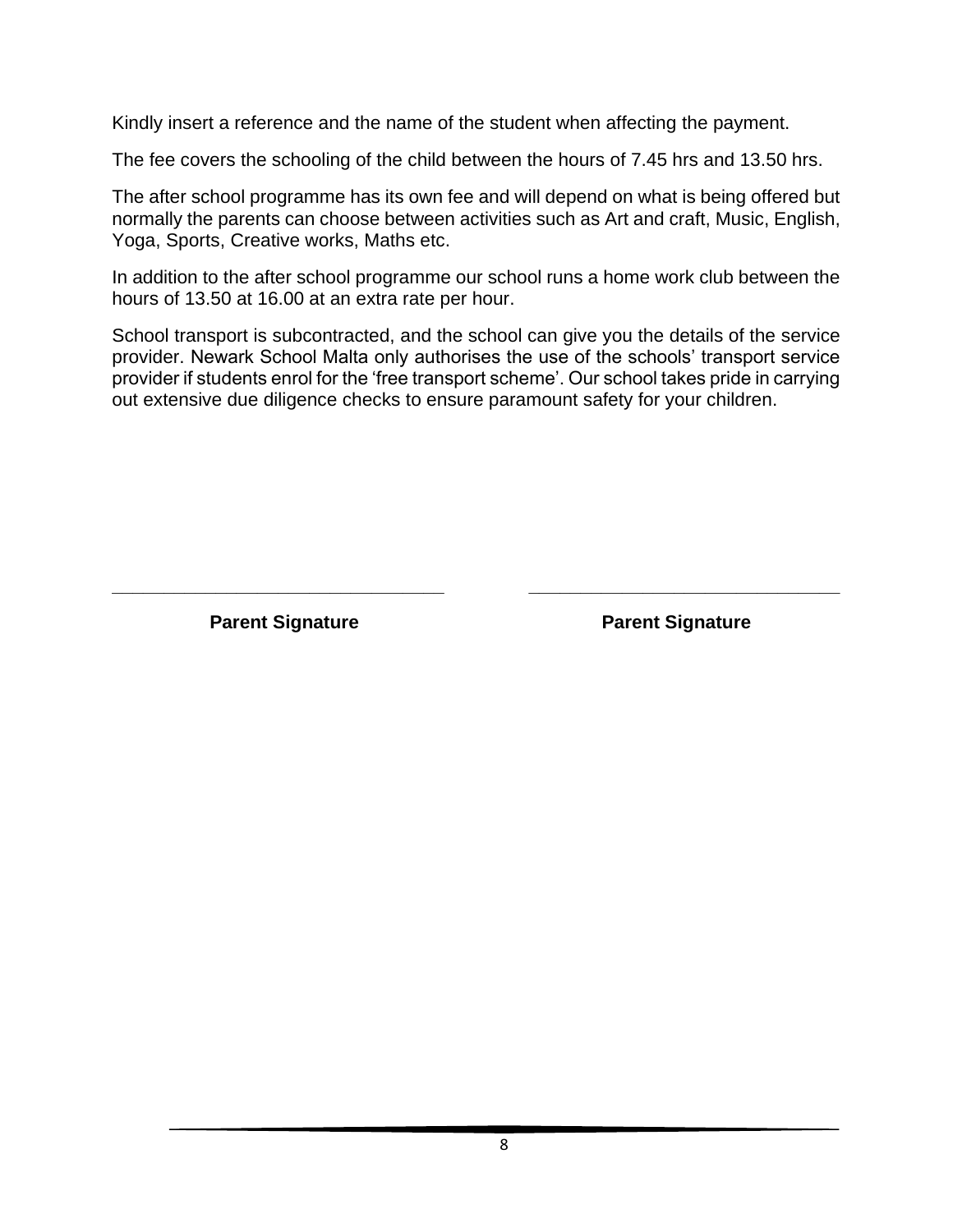

#### **APPLICATON FOR ADMISSION TO THE SCHOOL**

Please complete this form and send it to the administration of Newark School, Parisio Street Sliema, together with the child's birth certificate and the non-refundable registration fee. Registration fees and tuition fees are to be paid in advance and are not refundable. Cheques for registrations are to be payable to Newark School Malta. Payment by bank transfer can also be made. A term's notice must be given should you wish to withdraw your child for the school. Should you fail to comply, the fee for the whole term will be incurred. Should the school capriciously fail to provide tuition for the relative term, the school will be obliged to refund the last payment effected by way of tuition fees, together with an equivalent amount representing pre-liquidated damages.

|                             | <b>Child's Information</b> |
|-----------------------------|----------------------------|
| First name (in full)        |                            |
| Last name                   |                            |
| Date of Birth & Gender      | Girl<br>Boy                |
| Passport Number             |                            |
| Passport Place of Issue     |                            |
| Nationality                 |                            |
| Place of Birth              |                            |
| Religion                    |                            |
| <b>Maltese Home Address</b> |                            |
| Proposed Date of Entry      |                            |

| Is English the child's first language? Yes<br>No.<br>If the answer is "No" please complete the table below: |                  |      |      |                 |
|-------------------------------------------------------------------------------------------------------------|------------------|------|------|-----------------|
|                                                                                                             | <b>Very Good</b> | Good | Fair | <b>A Little</b> |
| Listening                                                                                                   |                  |      |      |                 |
| <b>Speaking</b>                                                                                             |                  |      |      |                 |
| <b>Reading</b>                                                                                              |                  |      |      |                 |
| Writing                                                                                                     |                  |      |      |                 |
| Which language is spoken within the family?                                                                 |                  |      |      |                 |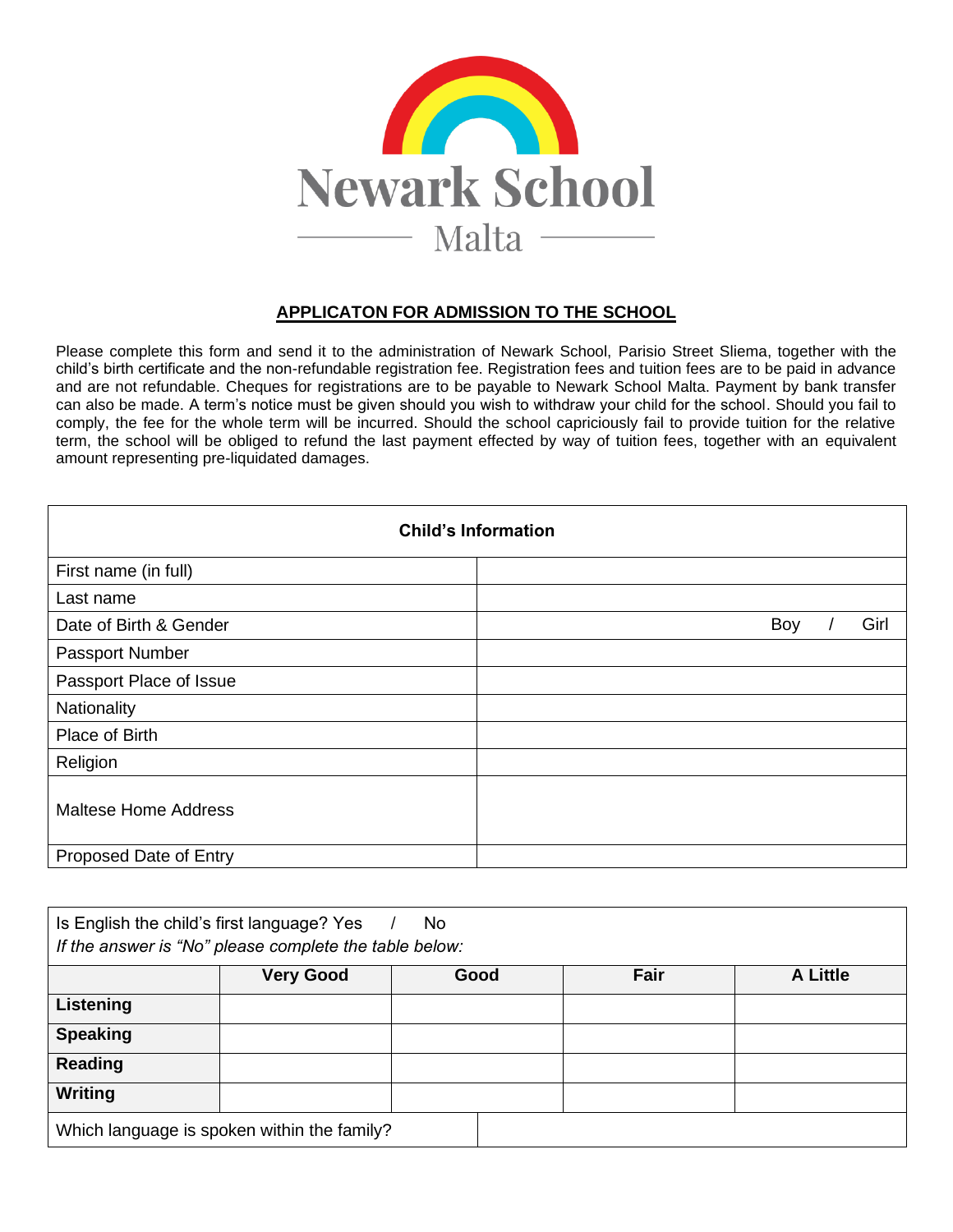| Please indicate which (if any) of the following statements most closely matches your child. |                       |  |
|---------------------------------------------------------------------------------------------|-----------------------|--|
| Physical disabilities (including visual / speech /                                          |                       |  |
| hearing / mobility problems)                                                                |                       |  |
| Behavioral difficulties (including eating, sleeping                                         |                       |  |
| problems, anxiety, depression)                                                              |                       |  |
| Does your child have any medical conditions or health                                       |                       |  |
| issues that may require attention whilst at school?                                         |                       |  |
| Does your child require the services of a learning                                          | Yes<br>N <sub>o</sub> |  |
| support educator?                                                                           |                       |  |
| If yes, please elaborate on the child's condition and                                       |                       |  |
| requirements.                                                                               |                       |  |
| Does your child have any special skills or interests?                                       |                       |  |
| Has your child ever been placed out of the normal age                                       |                       |  |
| group for his/her age? If yes kindly provide details.                                       |                       |  |
| Which subjects does your child enjoy most?                                                  |                       |  |
| Will your child attend Religion lessons?                                                    | Yes<br>No.            |  |
| Kindly note that Maltese lessons are obligatory for all students.                           |                       |  |

| Parents' / Guardians' Information<br>In case of a sole parent / guardian having care and custody of the child,<br>kindly inform the school accordingly by providing a copy of the documentation. |        |        |       |
|--------------------------------------------------------------------------------------------------------------------------------------------------------------------------------------------------|--------|--------|-------|
| Parent / Guardian 1                                                                                                                                                                              | Mother | Father | Other |
| <b>Full Name</b>                                                                                                                                                                                 |        |        |       |
| Nationality                                                                                                                                                                                      |        |        |       |
| Passport Number                                                                                                                                                                                  |        |        |       |
| Employer (Company Name)                                                                                                                                                                          |        |        |       |
| Job Position / Title                                                                                                                                                                             |        |        |       |
| <b>Work Address</b>                                                                                                                                                                              |        |        |       |
| Home Telephone Number                                                                                                                                                                            |        |        |       |
| Mobile Number (Maltese numbers are preferred)                                                                                                                                                    |        |        |       |
| <b>Email Address</b>                                                                                                                                                                             |        |        |       |
| Parent / Guardian 2                                                                                                                                                                              | Mother | Father | Other |
| <b>Full Name</b>                                                                                                                                                                                 |        |        |       |
| Nationality                                                                                                                                                                                      |        |        |       |
| Passport Number                                                                                                                                                                                  |        |        |       |
| Employer (Company Name)                                                                                                                                                                          |        |        |       |
| Job Position / Title                                                                                                                                                                             |        |        |       |
| <b>Work Address</b>                                                                                                                                                                              |        |        |       |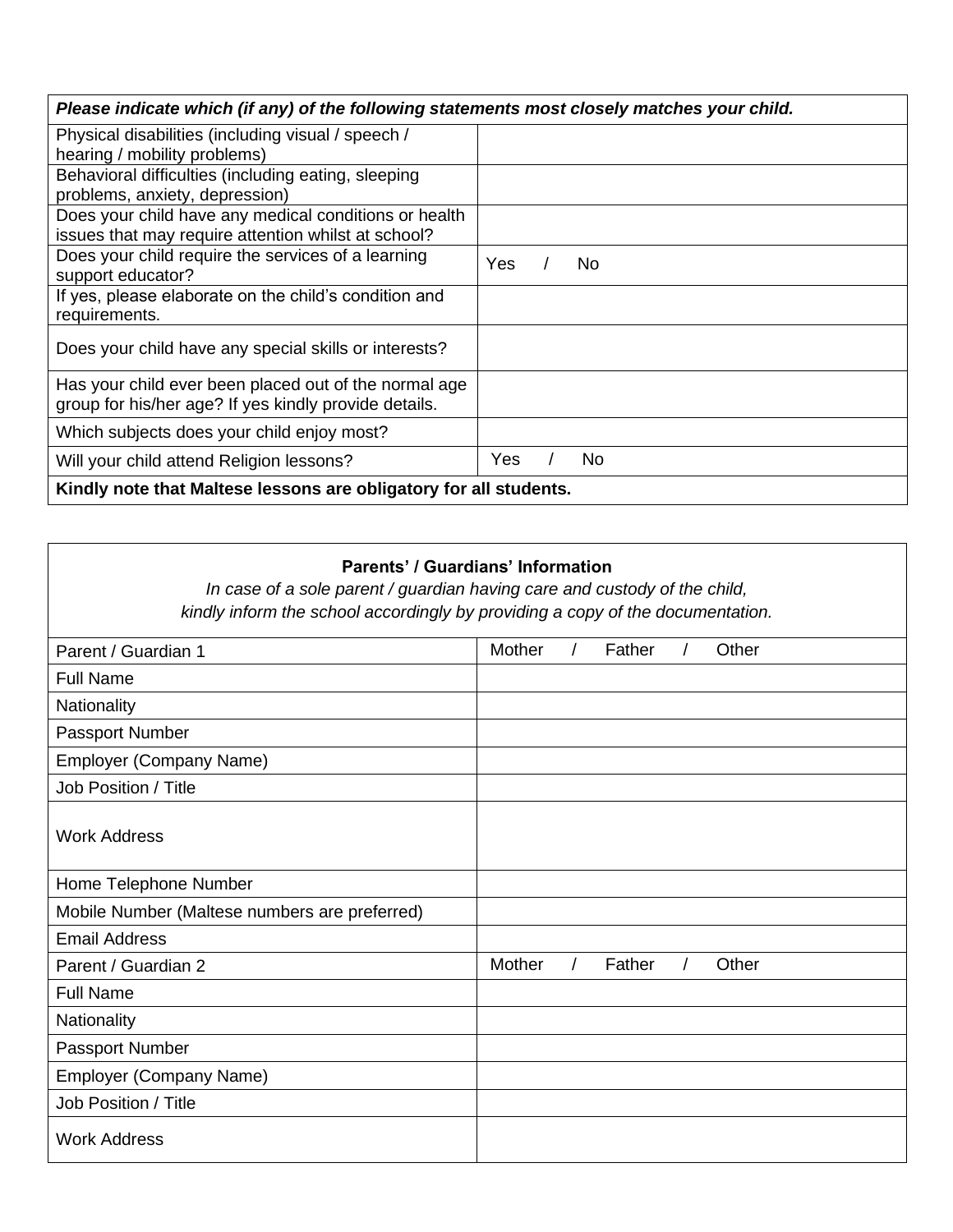| Home Telephone Number                         |  |
|-----------------------------------------------|--|
| Mobile Number (Maltese numbers are preferred) |  |
| <b>Email Address</b>                          |  |

| School Fees will be paid by (name of payer):        |  |
|-----------------------------------------------------|--|
| Address for sending invoices and correspondence (if |  |
| different to the guardian)                          |  |

| I / We confirm that the information above is correct. |                                                                                                                                                                                                                                |
|-------------------------------------------------------|--------------------------------------------------------------------------------------------------------------------------------------------------------------------------------------------------------------------------------|
|                                                       | Date: <u>_____________________</u>                                                                                                                                                                                             |
|                                                       | Date: the contract of the contract of the contract of the contract of the contract of the contract of the contract of the contract of the contract of the contract of the contract of the contract of the contract of the cont |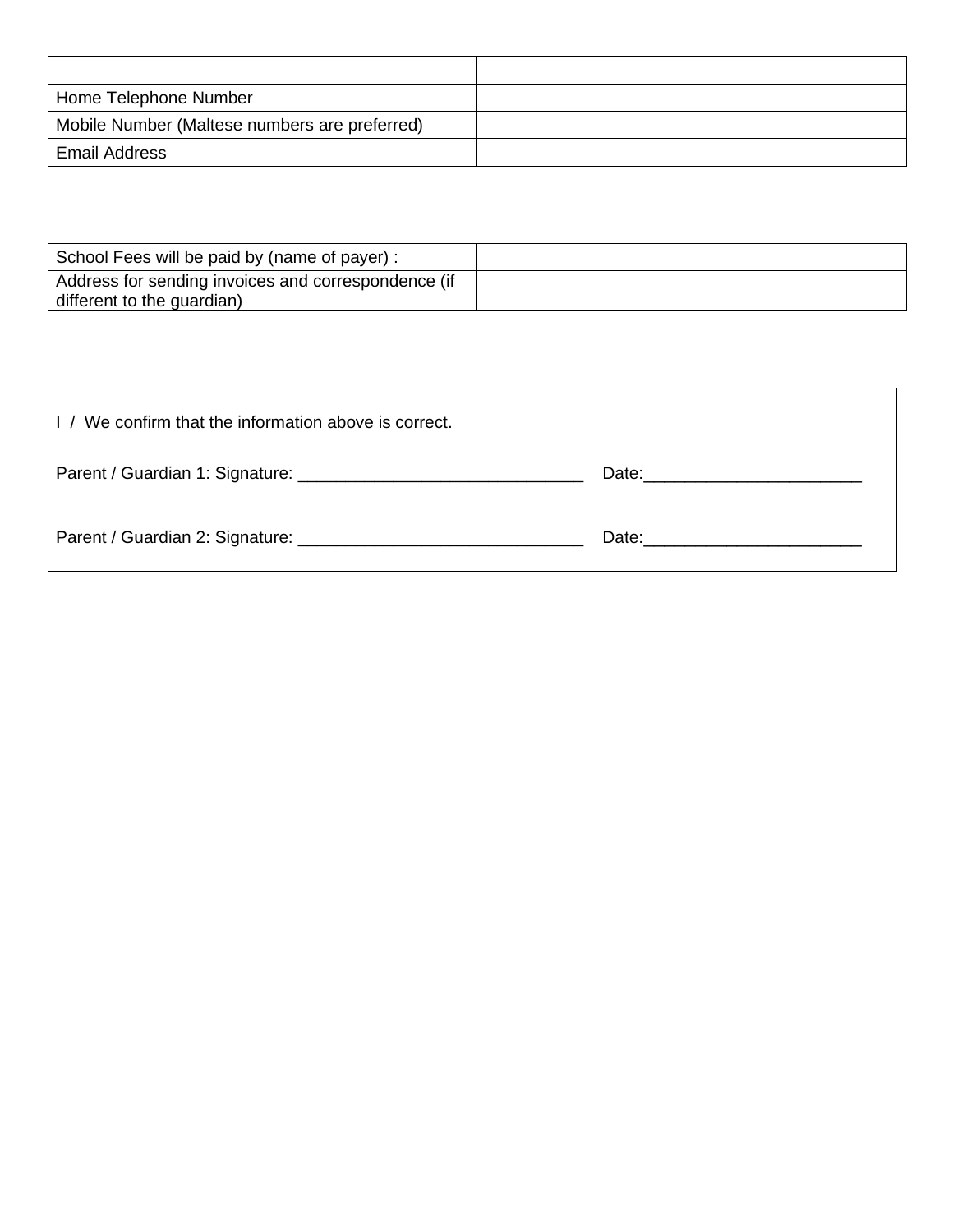

#### **GENERAL CONSENT FORM FOR SCHOOL TRIPS**

The form below gives your consent for your child to attend ALL school trips organised by the school. Before EACH school trip, you will receive a circular via email with all the necessary information. If you would NOT like your child to attend any particular school trip, you are kindly asked to write to us or email us immediately, in order to inform us, stating your reasons.

#### **KINDLY FILL IN ONE FORM PER CHILD**

| year/form _________ has our permission to participate in all activities and school trips organised by   |
|---------------------------------------------------------------------------------------------------------|
| Newark School during their enrolment.                                                                   |
| In case of emergency, contact can be made with:                                                         |
|                                                                                                         |
| <b>OR</b>                                                                                               |
|                                                                                                         |
| We confirm that our daughter/son DOES / DOES NOT (please circle) suffer from any medical<br>conditions. |
|                                                                                                         |
| Procedures to be followed in the case of problems with the above:                                       |
|                                                                                                         |

\_\_\_\_\_\_\_\_\_\_\_\_\_\_\_\_\_\_\_\_\_\_\_\_\_\_\_\_\_\_\_\_\_\_\_\_\_\_\_\_\_\_\_\_\_\_\_\_\_\_\_\_\_\_\_\_\_\_\_\_\_\_\_\_\_\_\_\_\_\_\_\_\_\_\_\_\_\_\_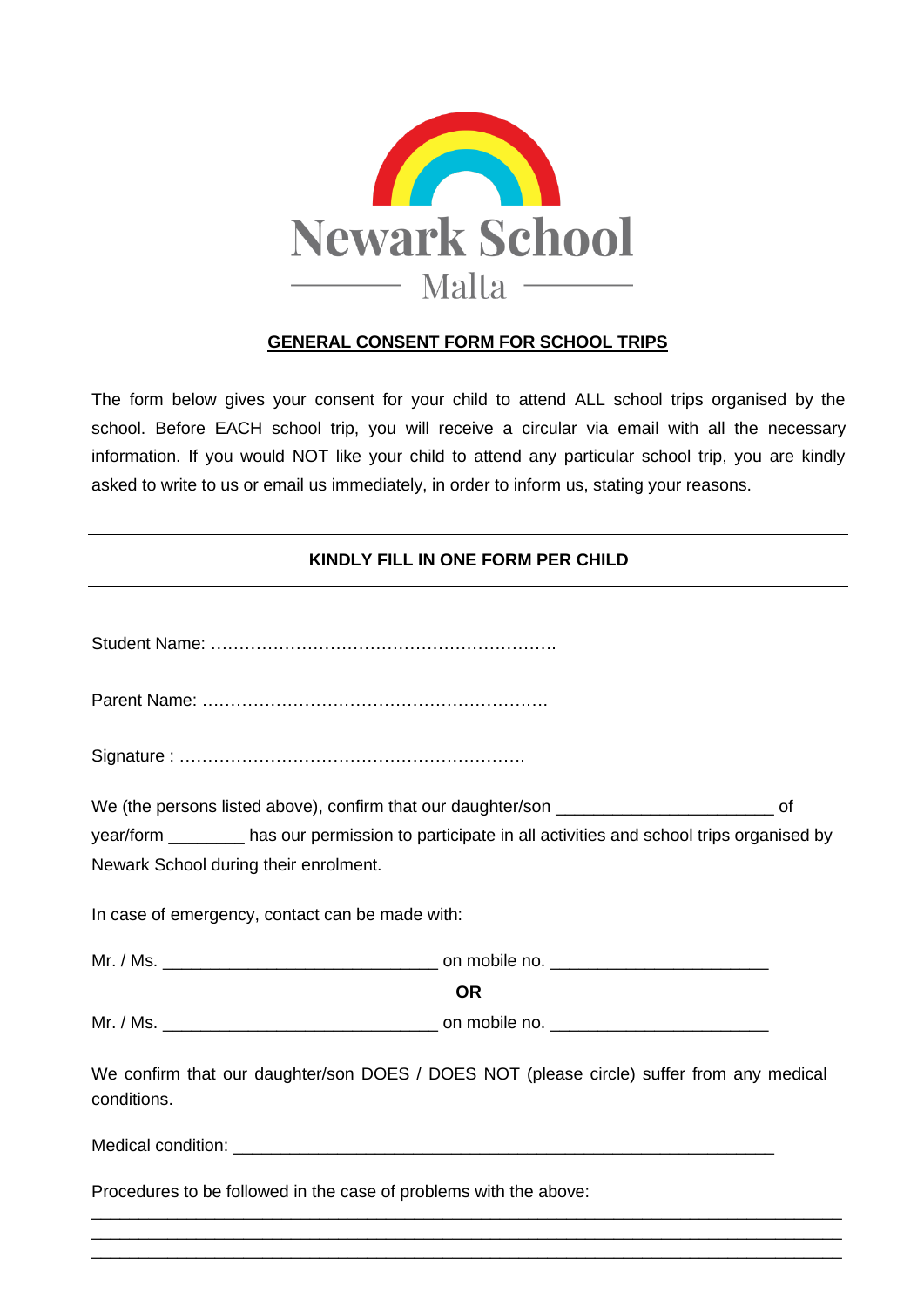# **Collection / non-collection of children form**

**Child's Name**: **Class:**

**The following person/people have permission to pick-up my child from school on a regular basis:** (Please include both parents' names and details if they will be collecting the child)

| <b>Name</b> | <b>ID Card Number</b> | Days of week they pick-up |
|-------------|-----------------------|---------------------------|
|             |                       |                           |
|             |                       |                           |

I understand this form gives permission to the above-named individual to pick-up my child on the stated days only. If this schedule changes I must notify the office in writing.

**OR**

My Child is to go home unaccompanied (only possible for Children in year 6 or above).

\_\_\_\_\_\_\_\_\_\_\_\_\_\_\_\_\_\_\_\_\_\_\_ (Yes/No/Not applicable).

**OR**

My child is to go home with a sibling.

Name of sibling:

**OR**

My child is to go home with school transport.

\_\_\_\_\_\_\_\_\_\_\_\_\_\_\_\_\_\_\_\_\_\_\_ (Yes/No/Not applicable).

**Parent's Signature:** \_\_\_\_\_\_\_\_\_\_\_\_\_\_\_\_\_\_\_\_\_\_\_\_\_\_\_

Date: